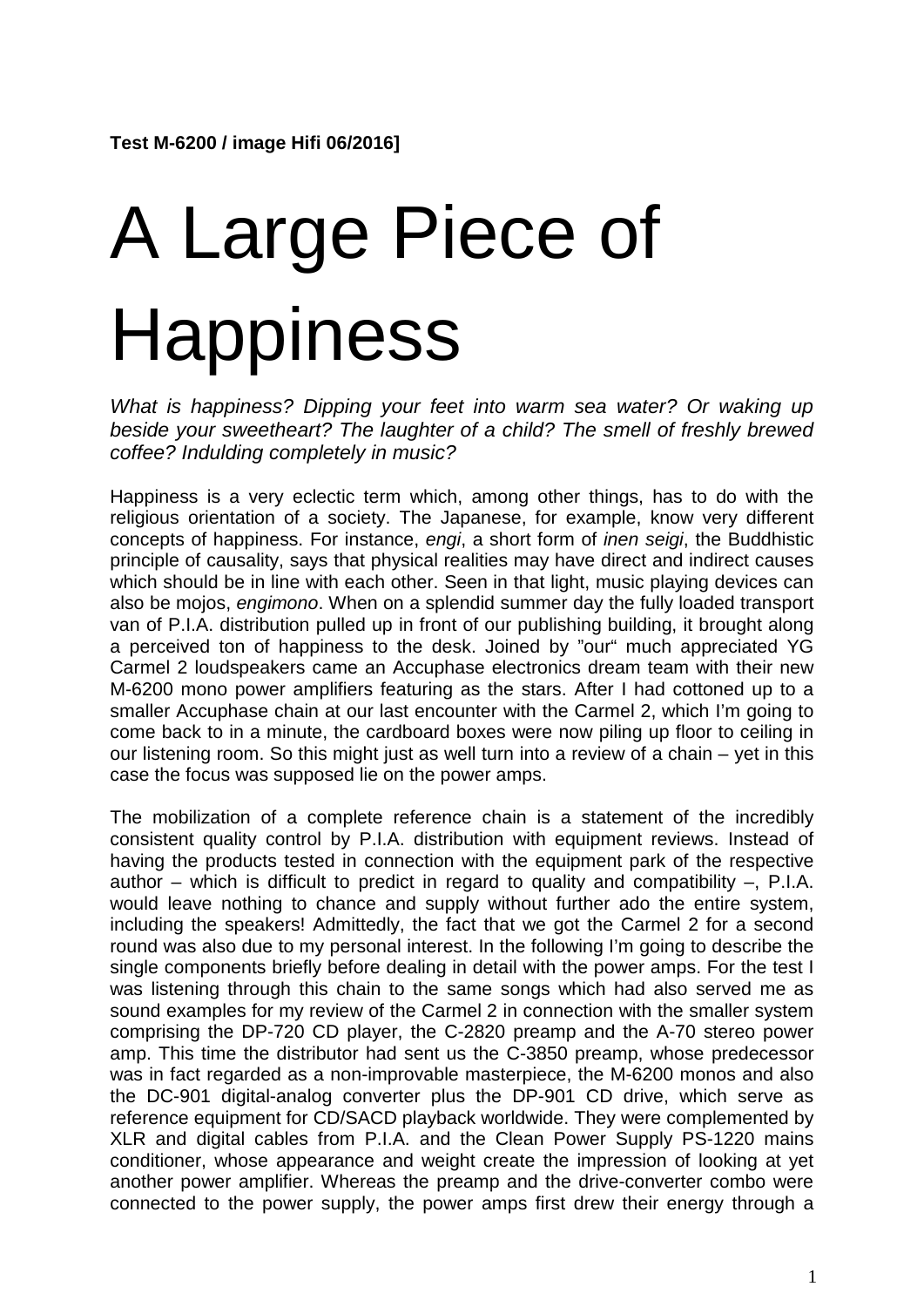high-quality power strip "straight from the wall", because the power supply has only four inputs. I granted the lot a burn-in period of several days and was already enjoying the very good, but still a little reserved sound, when I got a call from P.I.A.: they suggested that I should also connect the power amps via power strip to the last remaining socket of the power conditioner – and not switch them on simultaneously, but in turn to avoid a possible overload. No sooner said than done. The result was impressive. The power amps sounded as if they were relieved and wanted to tell me: "Now that's what we call fine working conditions."

Owing to the dependable sound quality of the Carmel 2 which I've grown familiar with, it wasn't a problem to make a clear statement about the new monos even in synergy with a reference chain I hadn't known so far. In connection with the smaller system we were using back then, the sound from these speakers had been so overwhelmingly good that I could hardly imagine a thing which could still be done better here. This impression, which I documented in my review in image hifi 5/2015, was confirmed by many co-listeners. But to come straight to the musical point: it can still get better indeed! The new chain put the acoustic bar so high now that it makes me think back of Bob Beamon's world record in the men's long jump of 1968, which remained unbroken for 23 years and is still the Olympic record. For instance, when I put in the CD Under Mountains (Middle of Nowhere Recordings, SERMANNICD05, UK, 2014, CD) by the awesome young Scotswoman Rachel Sermanni as in the previous year and heard "This Waltz" again, Rachel was standing so closely before me in her infatuating beauty and intimate authenticity, singing with all that fragility and openness which can make humans so attractive. To what extent this chain with the M-6200 power amps surpasses the smaller siblings soundwise, is not only noticeable in the bass which appeared a lot more agile and colorful; the entire presentation seemed to be "more matured ", it was more relaxed, clearer and consequently, after all, even more beautiful than the last time. It was almost as if your great love had returned from a sailing trip around the world and was now standing barefoot in a waving dress with radiant eyes before you. Moreover, while I was listening, a church hall seemed to open up in front of me which Sermanni was standing in. However, I quickly realized without thinking twice that it was a studio room with wood paneled walls.

What experiences would I be in for with brilliant singer and piano player Andy Bey? Once more I listened to "River Man", the timeless classic by Nick Drake on *Tuesdays in Chinatown* (12th Street Records/Minor Music, 801099, Deutschland, 2001, CD). I've seen Bey perform live several times and can judge well if a system is capable of communicating the full spectrum of his 4-octave voice and his lyric, expressive piano play. The Carmel 2 is able to trace all emotions and suspense curves in this music in an absolutely realistic manner and at the same time back out completely as a musical intermediary. In teamwork with the M-6200 power amps and the other new components, it now seemed to me as if Andy Bey was singing the ode to Nick Drake, who passed away so early, with his 4-octave voice right in front of the wide open pearly gates of heaven. Please take one deep breath.

Concerning Accuphase I'm a late beginner. Until the review of the YG Carmel 2 I knew the products from Yokohama only from afar. Yokohama is Japan's second largest city after Tokyo and, since the inauguration of its huge seaport in 1859, a symbol of Japan's opening towards the West and the associated intensification of the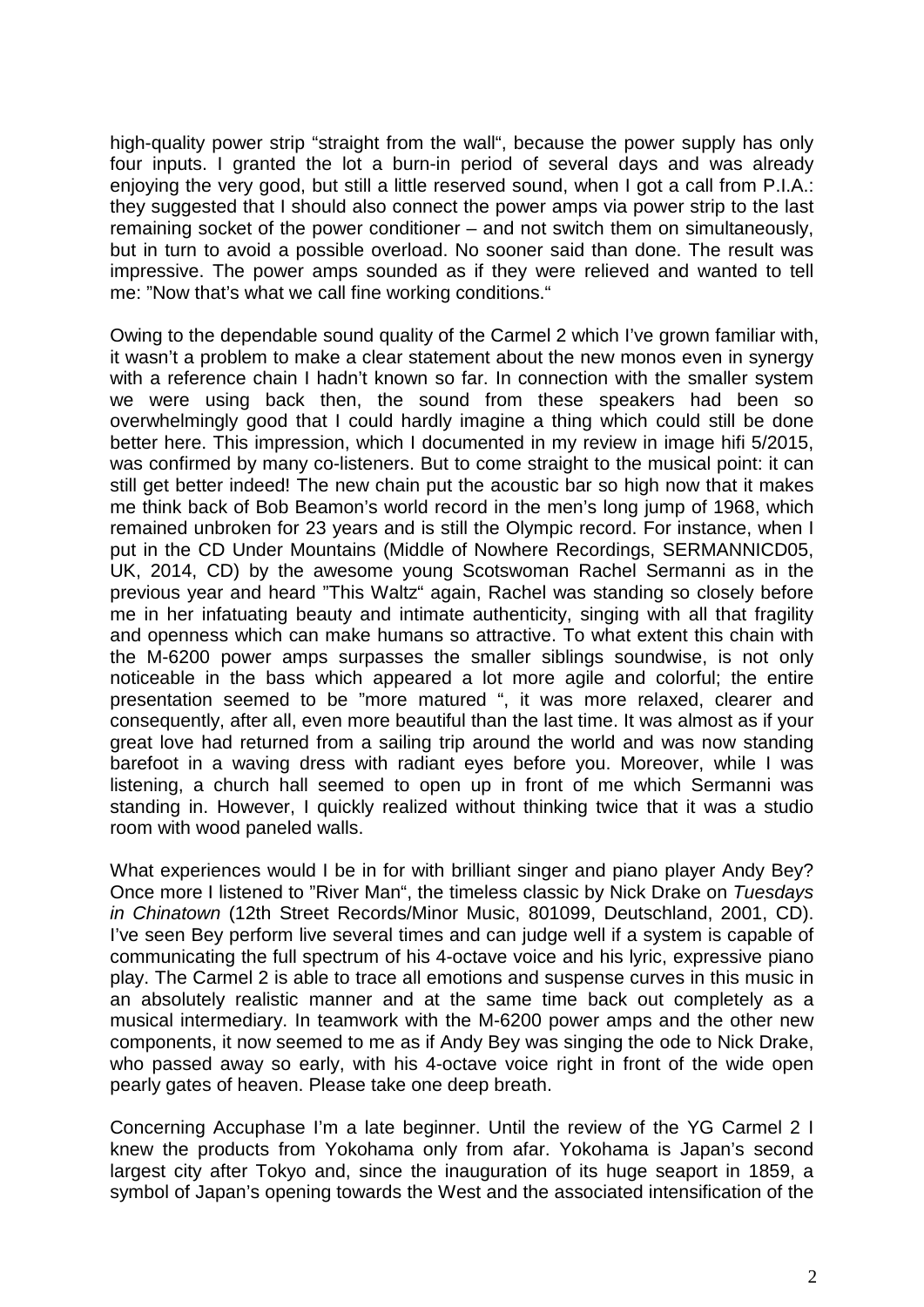trade relations. In the truest sense of the word, the Accuphase company represents conservative values: they preserve what is good and gently evolve it further; development cycles last about five years on average. The company name, a portmanteau word of the terms accurate and phase, meaning "true phase", relates to the fact that even the early days of the company history were marked by pre- and power amplifiers. Already one year after the company foundation in 1972, the first exclamation points were set with the C-200 preamp and the P-300 poweramp. Since then a lot has happened – yet again, in a certain way it has not. According to P.I.A., there are still many happy owners of older Accuphase components, which is also substantiated by the rather small and high-priced choice of second-hand equipment.

As a basic principle, there are two families of power amplifiers made by Accuphase: the pure class A devices which are reputed to have a particularly "beautiful", round and pleasant sound, and the class A/B family which, in favor of a higher performance yield, deviates from this path. The A-70 power amp falls into the first-mentioned category, the M-6200 into the second. What are the differences between the latter and its predecessor M-6000 launched in 2008? To begin with, new bipolar transistors from Toshiba have replaced the formerly used MOSFETs. The widespread view that such transistors are inferior to MOSFETs soundwise is but an untenable statement, because it's always the interaction between the circuitry and the applied components which is responsible for the overall result. Wired in parallel push-pull mode, the eight bipolar power transistors run on just one forth of their output power which increases both their service life and synchronism and also reduces residual noise. So, effectively, you get dual-mono per mono block. To some extent one has to picture this as an acoustic eight-cylinder engine: its smooth running and performance yield are significantly improved, the greater torque ensures a lightning fast dynamic power release. Expressed in figures, we're talking about a hefty 150 watts which the M-6200 delivers into 8 ohms or 300 watts into 4 ohms; in bridge mode those values will even quadruple. Another effect shall not go unmentioned: the sixteen transistors (two times eight) per channel are mounted directly onto the oversized, elegantly crafted heatsinks. That way they will hardly become lukewarm, which in turn benefits performance and durability.

The ground routing was simplified and a new driver stage was also developed to ensure a new dynamic activation of the power amp. In particular a very linear differential amplifier at the input with a discrete layout for fully balanced signal paths, as it is also used in measuring devices, contributes to a significant further noise reduction compared to the previous model. The afore-mentioned P-300 stereo power amplifier from 1973 had a signal-to-noise ratio of 40 microvolts. Well over four decades later, the M-6200 power amp boasts a mere 11 microvolts, which equals a decrease to almost 25 per cent. How dramatic this improvement is can be seen from fact that even in comparison with the direct predecessor M-6000, the reduction is more than twice as high. Thus an M-6200 may also serve very well as a highfrequency amplifier in a bi-amping or active system. As distinguished from the earlier models, a crucial indicator for the enhanced quality of the latest power amp generation by Accuphase is their much greater damping factor which is specified at 1000 – the highest value in the company history. This has been achieved by lowering the internal resistance and by further improving the moderate negative feedback called *Remote Sensing*, which picks up the signal very close at the speaker teminals and feeds it back. Another new feature are faster MOSFET switches for the speaker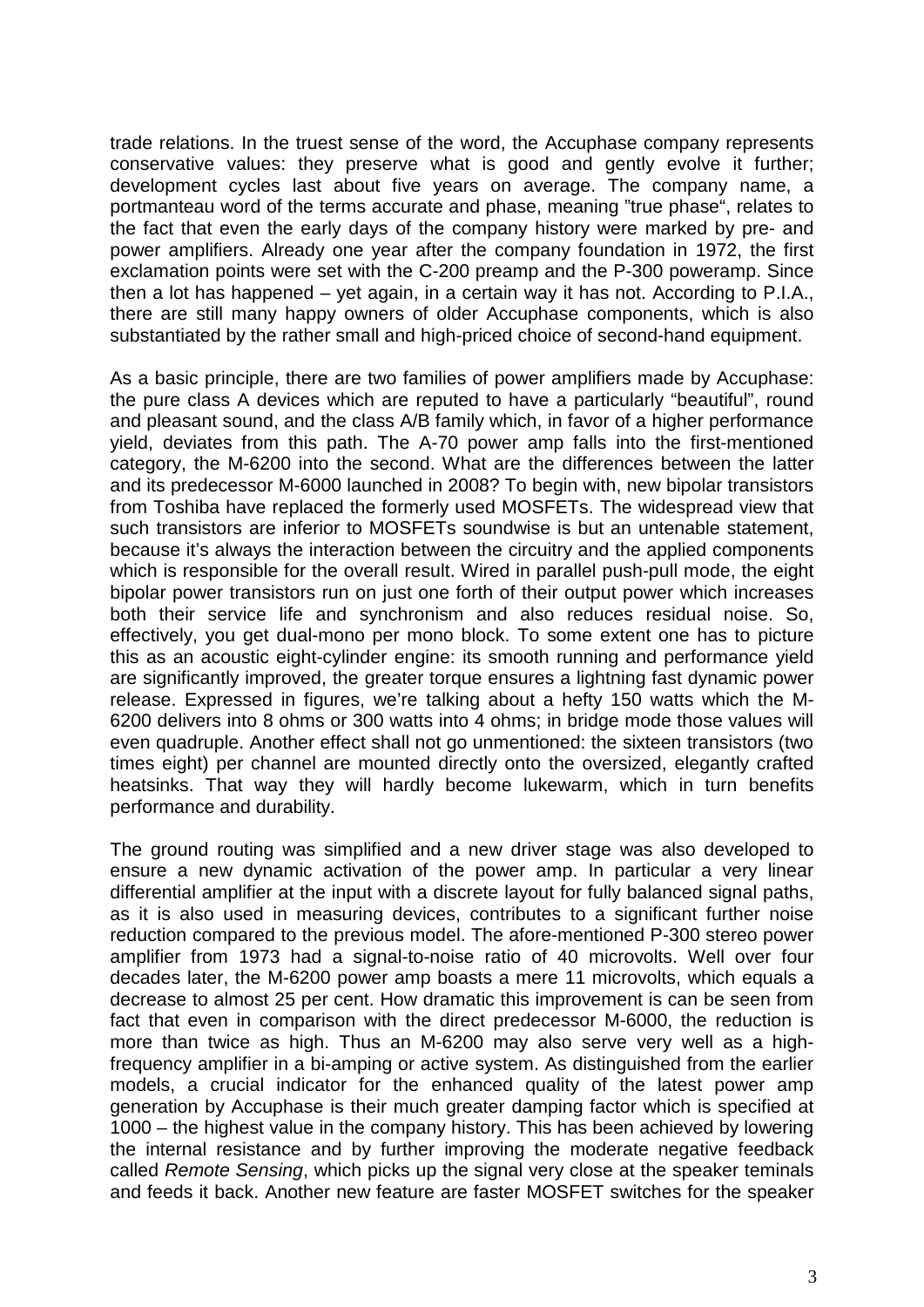overload protection – the mechanic relays used so far are now obsolete, since their contact-making properties and durabilty were both below standard. Apart from their influence on the damping factor, the much more sophisticated MOSFET switches also shine in terms of reliability and bass dynamics. A massive choke on the output board cleans the signal from HF interferences as they occur more and more often due to computer networks. The fact that the speaker terminals are mounted directly on a pc board with no wires also helps raise the damping factor. The power supply houses an even bigger mains transformer with a differently wound coil core plus two huge 48,000 microfarad electrolytic capacitors with gold-plated connectors. Here, too, one takes the conservative, technically solid approach of maximum noise suppression combined with a good current capability. The precious metal is, of course, not applied for visual reasons, but for its much lesser corrosion susceptibility in contrast to copper and silver, which are actually better conductors. The core of these golden shining parts consists of copper. Finally I'd like to mention one minor detail of the really phantastic attention to detail and quality of workmanship of these devices which are still handcrafted: Because the circuit boards, which are made of glass fiber reinforced plastic with fluorine carbon resin, can produce annoying stationary waves in the signal flow, Accuphase relies on a compensation circuit here which is supposed to minimize such influences. Which other manufacturer applies such a lot of effort?

Before devoting myself fully to the sound of the new M-6200, I wanted to get some information from the distributor about the sonic signature of its predecessor M-6000 which I had no first-hand experience with. According to accounts received it was very distinct from its follow-up model, especially in the treble range. Not every loudspeaker could handle the high-frequency energy of an M-6000 well; examples include ultra high-end titanium or diamond tweeters. With the M-6200 such restrictions are history: in particular the treble range shines with exemplary openness, complemented by a velvety tone quality. A note on the higher damping factor: the mere figure does not represent an only saving criterion, meaning the stricter control of the connected loudspeakers should happen without a vise-like grasp as is sometimes the case. Here they've done a good job, I would call it a firm, loving embrace.

Want some examples? Not far from the editorial building there is an Italian restaurant whose padrone Vittorio had always wanted to know what we are actually dealing with at image hifi. So he came to visit our listening room together with his nephew, and the two of them couldn't stop marveling, for they had never heard or seen anything like this before. I put Électronique Noire (Jazzland Recordings, 558 128-2, Norwegen, 1998, CD), the magnificent album by Norwegian guitarist Eivind Aarset, into the player and gave the C-3850's incredibly smooth-running volume knob a good clockwise turn. One can hardly escape that spell which already the first song "Dark Moisture" deploys. Resilient bass waves are flooding the room, joined by Nils Petter Molvær on trumpet and Bugge Wesseltoft on the Fender Rhodes piano with such an overwhelming, crystal clear drive that more than once Vittorio asked me if the Carmel 2 were the only speakers in the room. Meanwhile the music was literally taking off, yet the rendition stayed nuanced and transparent down to the finest detail, despite massive dynamic jumps and complex layers of sound.